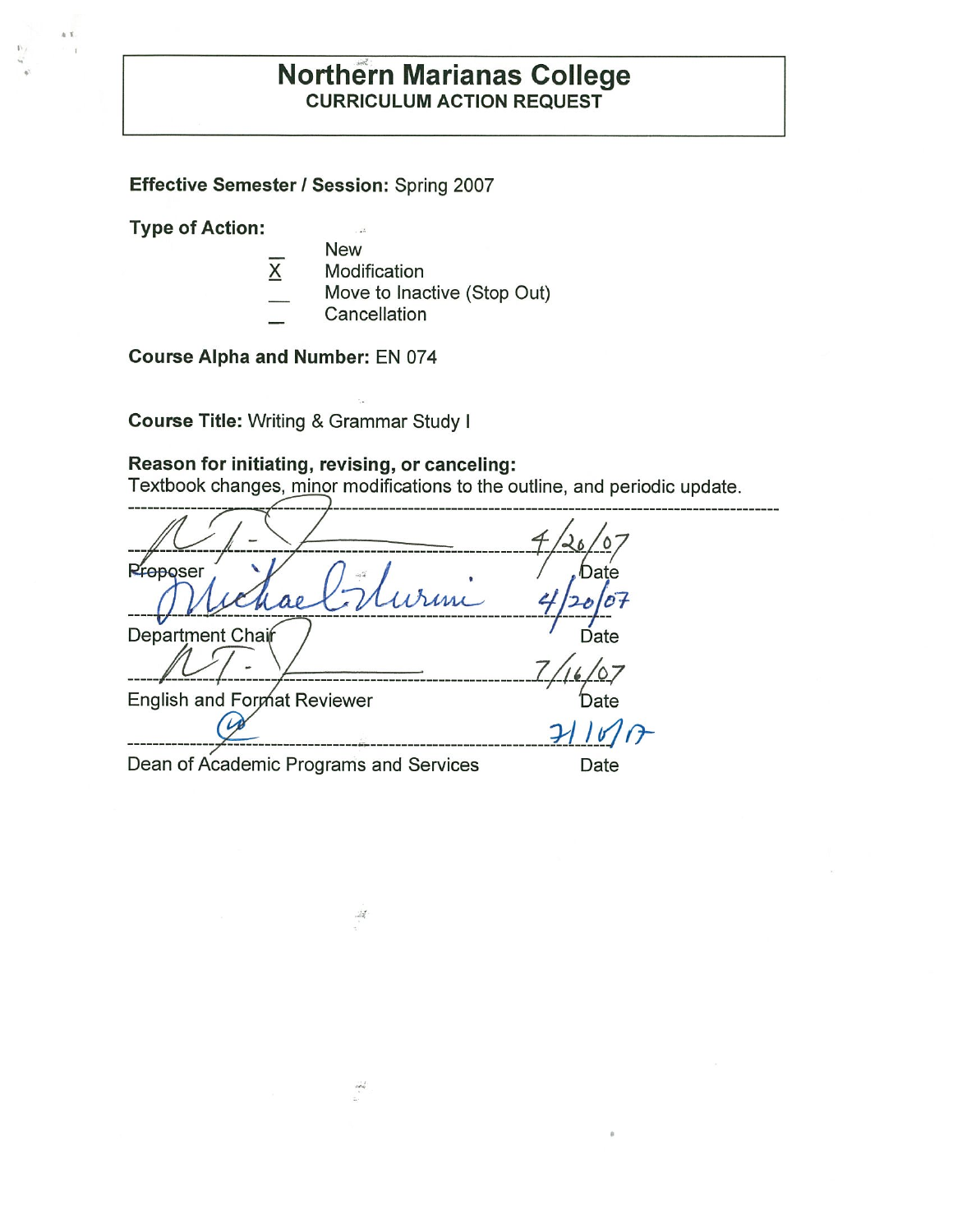# **Northern Marianas College Course Guide**

Course: EN 074 Writing & Grammar Study I

أدهد

#### **1. Department**

Languages and Humanities

#### **2. Purpose**

e s'

The purpose of this course is to provide instruction and practice in beginning to intermediate English writing skills on the sentence and paragraph levels as measured by a writing sample, and to achieve a score of 44+ on Part 2 of the NMC English Placement Test.

#### **3. Description**

#### **A. Required/Recommended Textbook(s) and Related Materials**  Required:

Azar, Betty Schrampfer and Stacy A. Hagen, Basic English Grammar. 3rd ed. White Plains NY: Pearson Longman, 2006 Readability Level: 6.0

Folse, Keith S., April Muchmore-Vokoun and Elena Vestri Solomon, Great Sentences for Great Paragraphs, 2<sup>nd</sup> ed., Boston: Houghton Mifflin Company, 2005. Readability Level: 6.7

Recommended:

Monolingual or bilingual dictionary

*.ri* 

#### **B. Contact Hours**

- **1. Lecture:** 6 hours per week/ 90 per semester
- **2. Lab:** Recommended 75 per semester
- **3. Other:**  وبالتيف

#### **C. Credits**

- **1. Number:** 6
- **2. Type:** Non-degree units

### **D. Catalogue Course Description**

This course provides intensive instruction for ESL learners at a low to intermediate level: Emphasis is on writing grammatical sentences, punctuating properly, and spelling correctly. Supplemental laboratory work in the Educational Enrichment Center is required and is assigned

**Page:** 1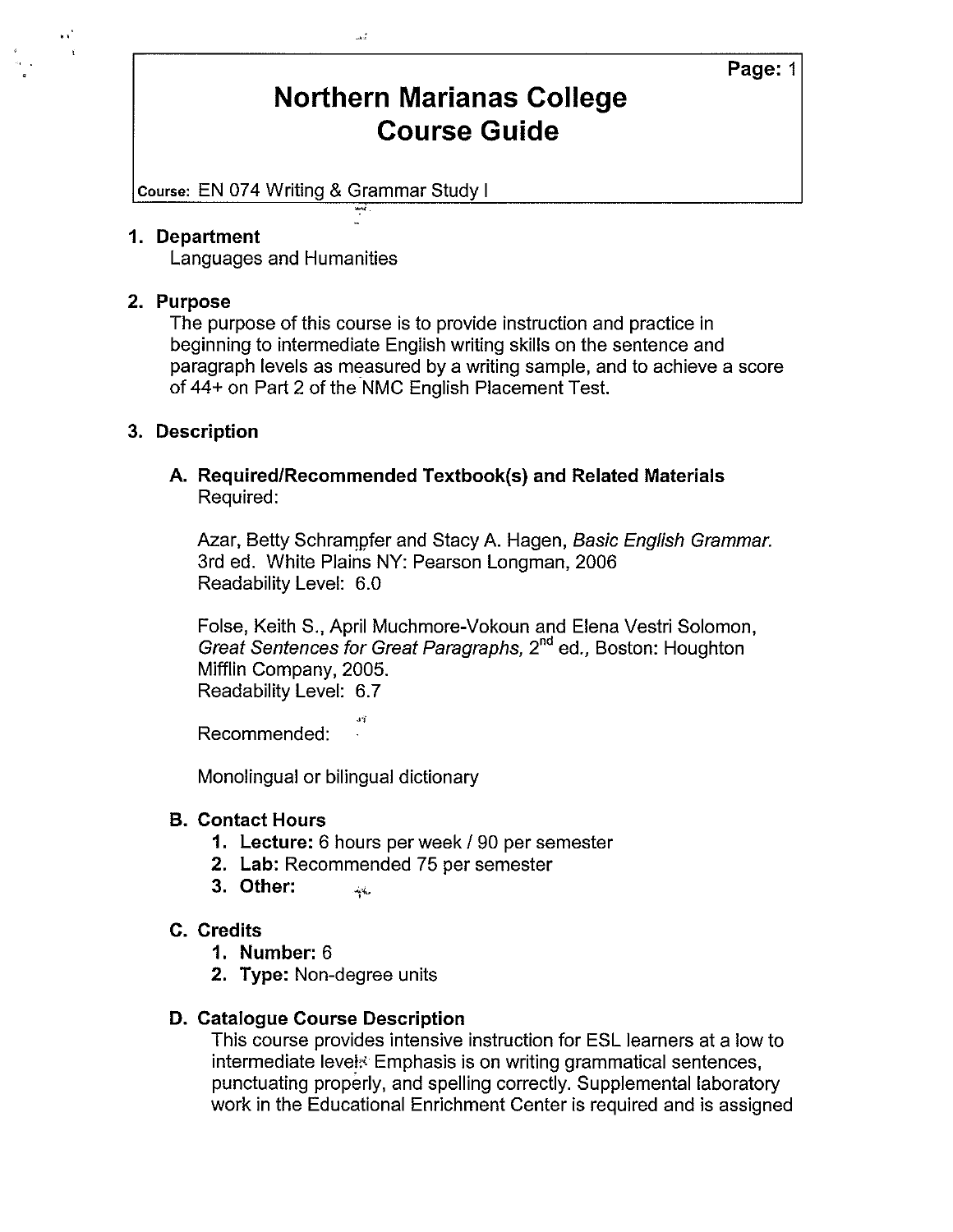# **Northern Marianas College Course Guide**

course: EN 074 Writing & Grammar Study I

.<br>Ari

by the instructor. Prerequisites: EN 071 or scores of 38 to 43 on Part 2 of the NMC English Placement Exam and 3 to 5 on the NMC Placement Essay.

#### **E. Degree or Certificate Requirements Met by Course**  None

### **F. Course Activities and Design**

This course helps students acquire knowledge of basic grammar rules through various classroom activities that will help them write correct sentences. Classroom activities may include prewriting exercises, such as listening and speaking activities on a given topic, short readings, viewing videos, and interviewing. Writing exercises may include freewriting on a topic, sentence completion, guided journal writing, and composition. Post-writing exercises may include guided editing, peer correction, and rewriting of journals and other writing assignments.

# **4. Course Prerequisite(s); Concurrent Course Enrollment; Required English/Mathematics Placement Level(s)**

Prerequisites: EN 071 or a score of 38 to 43 on Part 2 of the NMC English Placement Exam and a score of 3 to 5 on the NMC Placement Essay.

# **5. Estimated Cost of Course; Instructional Resources Needed**

Cost to the Student: Tuition for a six-credit course, textbooks, and instructional materials fee.

Cost to the College: Instructor's salary

Instructional resource5;needed for this course include chalk and chalkboard, TV, VCR, videotaped material, maps, overhead projector and screen, and transparency sheets.

#### **6. Method of Evaluation**

Only P (Pass) or NP (No Pass) or TF (technical failure) grades are given in this NDU course. (TF is assigned only for excessive absences, i.e., > 9 absences.) NMC's grading and attendance policies will be followed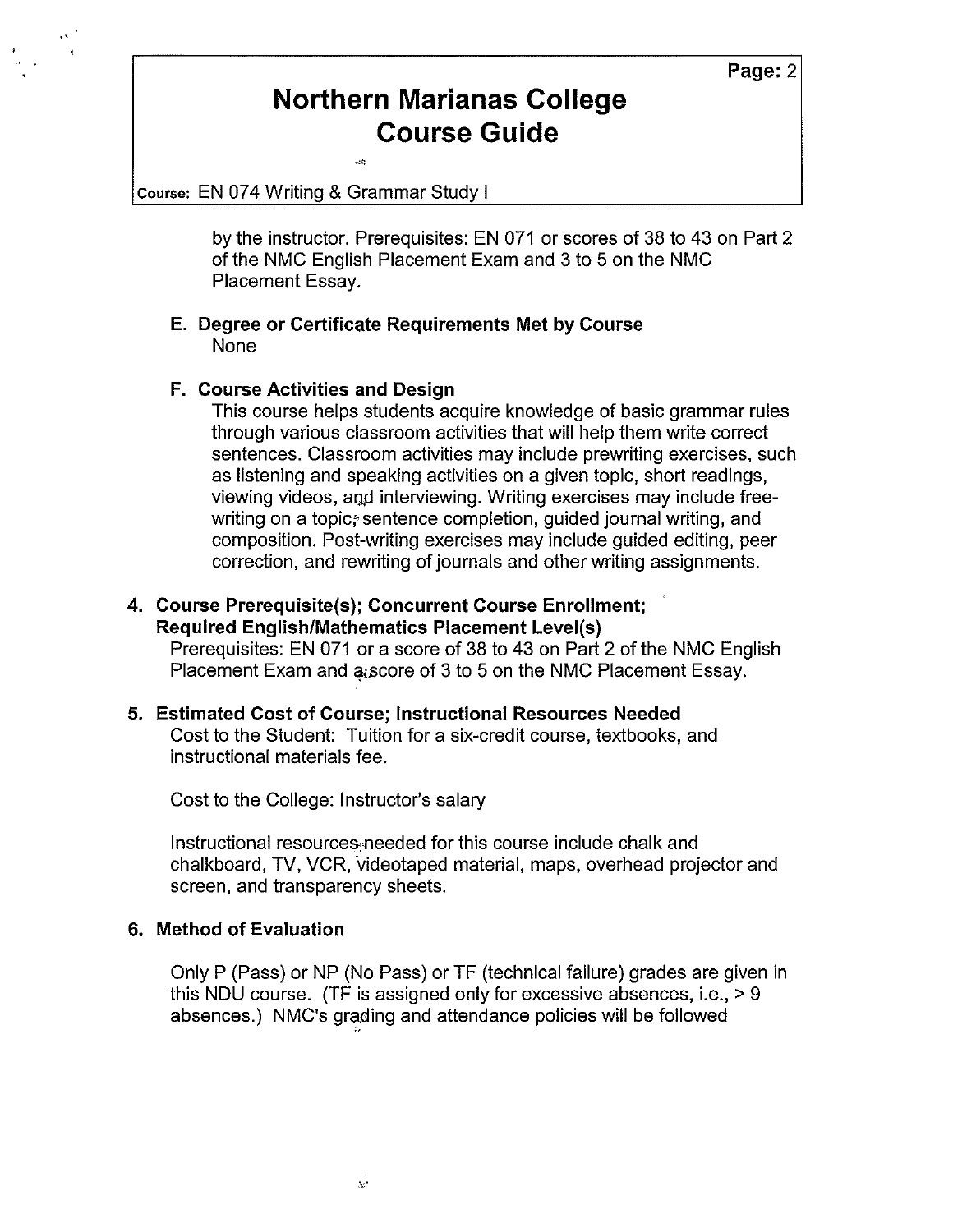# **Northern Marianas College** '" **Course Guide**

**Course:** EN 074 Writing & Grammar Study I

## **7. Course Outline**

This is a topical outline and does not necessarily indicate the sequence in which the material will be presented.

# 1.0 Spelling

- 1.1 Sound-symbol relationships
- 1.2 Syllabification
- 1.3 Inflected forms
- 1.4 Word mix-ups

# 2.0 Mechanics

- 2.1 Capitalization skills
- 2.2 Punctuation skills
- 2.3 Format
	- 2.3.1 Writing in paragraph form
	- 2.3.2 Wrapping sentences at the end of lines
	- 2.3.3 Use of margins of a page

## 3.0 Language at the Sentence Level

- 3.1 Grammar and usage
	- 3.1.1 Using articles: a/an, the,  $\varnothing$
	- 3.1.2 Using correct word order in sentence formation
	- 3.1.3 Agreement of the subject and the verb
	- 3.1.4 Writing sentences which show sentence relationships by transformations
		- 3.1.4.1 Declarative to interrogative
		- 3.1.4.2' Inversion
		- 3.1.4.3 "Do" support transformations
	- 3.1.5 Using pronouns appropriately
	- 3.1.6 Using simple and progressive present and past verb tenses appropriately
	- 3.1.7 Using adjectives and adverbs: comparative vs. superlative
	- 3.1.8 Using auxiliary verbs, modal verbs and verb inflections Appropriately
	- 3.1.9 Using sentences with complex verb forms
	- 3.1.10 Writing sentences in which the subject and verb are separated, e.g. sentences with embedded phrases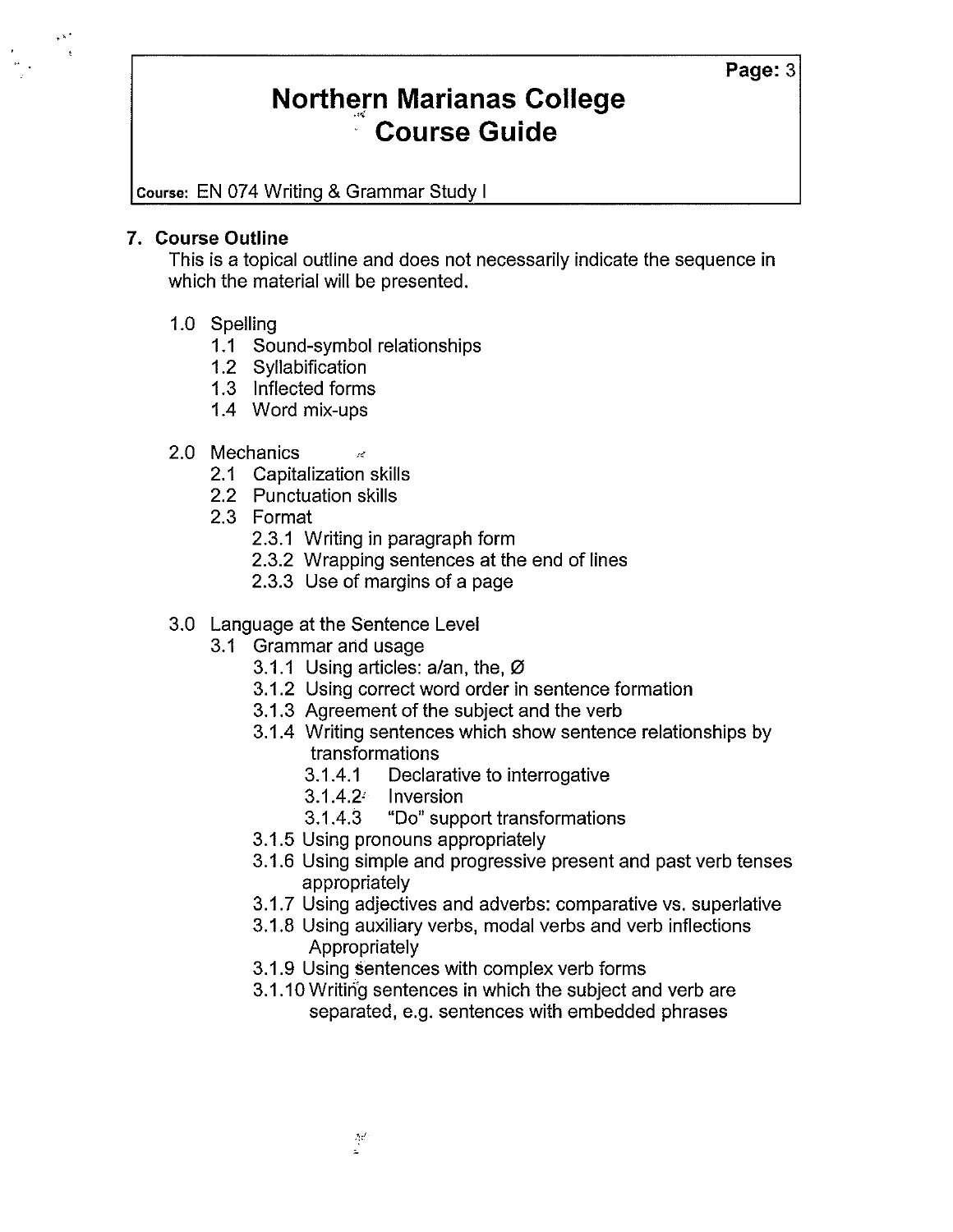# **Page:4**

# **Northern Marianas College Course Guide**

course: EN 074 Writing & Grammar Study I

- 3.2 Sentence formation and use
	- 3.2.1 Writing various types of sentences such as declarative, interrogative, imperative, and exclamatory
	- 3.2.2 Writing complete sentences
	- 3.2.3 Using coordinating and subordinating conjunctions to link sentences
	- 3.2.4 Writing sentences that are both grammatically correct and semantically appropriate
	- 3.2.5 Combining sentences to form compound and complex sentences
	- 3.2.6 Expanding sentences with words and phrases
- 4.0 Extended Discourse
	- 4.1 Free writing on given topics
	- 4.2 Journal writing
	- 4.3 Writing a short narrative through guided composition exercises
	- 4.4 Proofreading
		- 4.5.1 Correcting errors in spelling, punctuation, and grammar
		- 4.5.2 Peer editing
		- 4.5.3 Error analysis of student sentences

# **8. Instructional Goals**

This course will introduce students to:

- 1.0 Basic pronunciation rules;
- 2.0 Basic capitalization rules;
- 3.0 The correct format in writing paragraphs;
- 4.0 Writing sentences that are grammatically and semantically correct;
- 5.0 Copying sentences and paragraphs;
- 6.0 Writing sentences and paragraphs, using correct spelling and mechanics;
- 7.0 Transforming sentences from one mood to another;
- 8.0 Transforming sentences from one tense to another;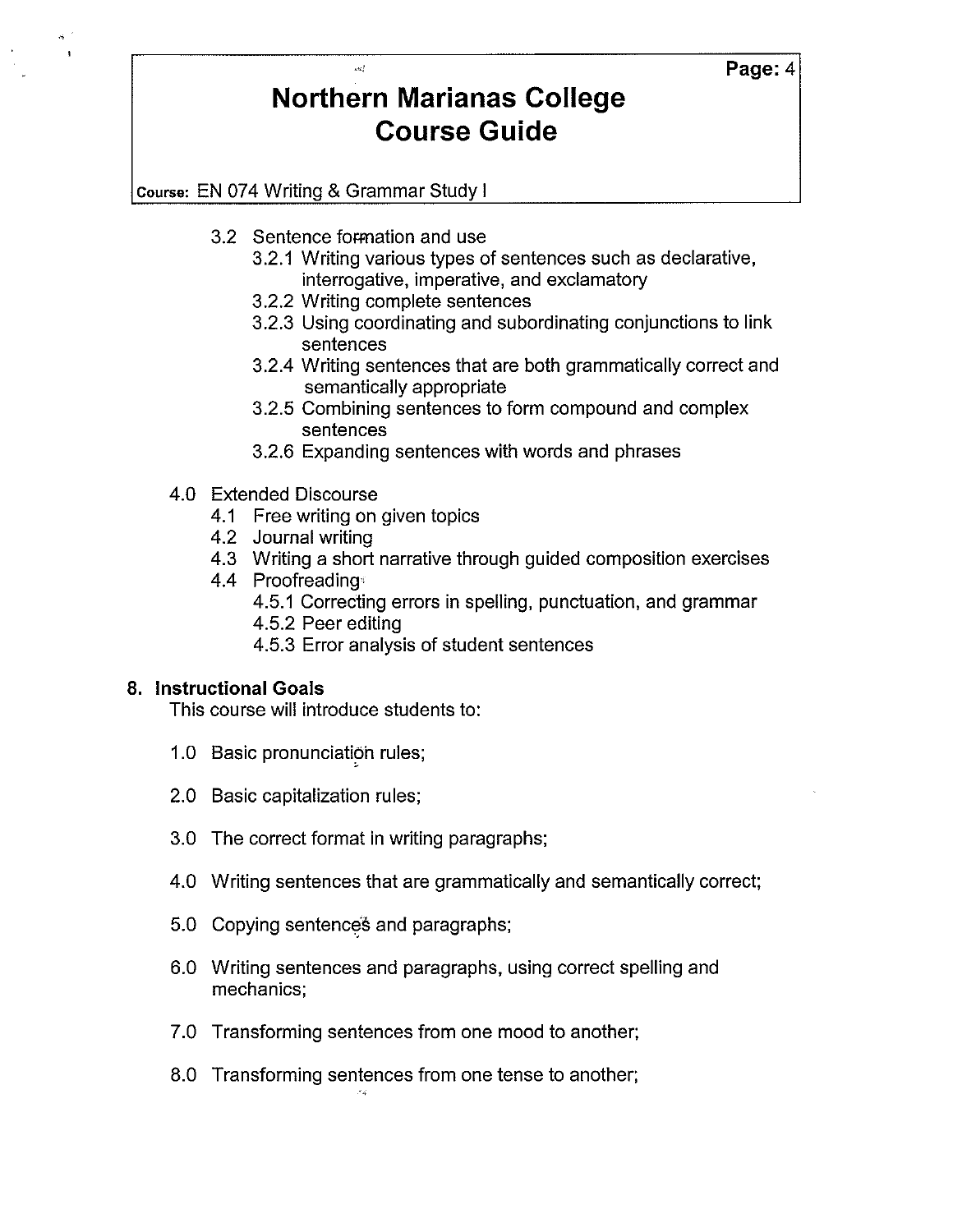# **Northern Marianas College Course Guide**

Course: EN 074 Writing & Grammar Study I

- 9.0 Combining simple sentences to form more complex sentences;
- 10.0 Expanding sentences by adding adjectives, adverbs, prepositional phrases, clauses, and conjunctions;
- 11.0 Completing Cloze paragraph exercises at the student's reading level; and
- 12.0 Writing brief paragraphs.

#### **9. Student Learning Outcomes**

Upon successful completion of this course, students will be able to:

- 1.0 Apply basic punctuation rules; ·,o.-1.
- 2.0 Apply basic capitalization rules;
- 3.0 Use the correct format in writing paragraphs;
- 4.0 Generate and write sentences that are grammatically and semantically correct;
- 5.0 Copy sentences ahd paragraphs correctly;
- 6.0 Write sentences and paragraphs using correct spelling and mechanics with the help of written word cues;
- 7.0 Transform sentences from one mood to another;
- 8.0 Transform sentences from tense to another;
- 9.0 Combine simple sentences to form more complex sentences;
- 10.0 Expand sentences by adding adjectives, adverbs, prepositional phrases, and conjunctions;
- 11.0 Complete a Cloze paragraph at the student's reading level; and
- $12.0$  Write a paragraph.